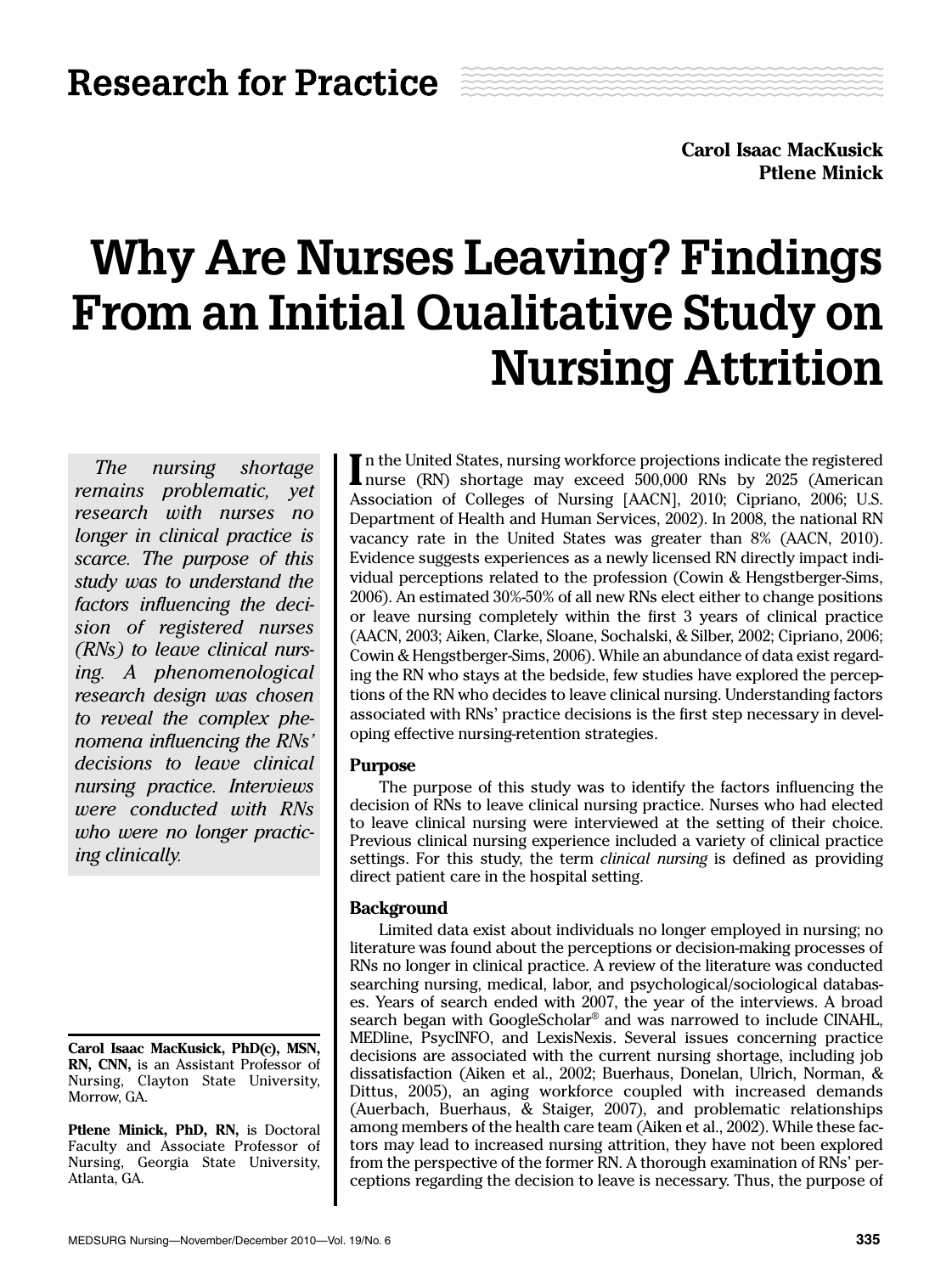this study was to identify factors influencing the decision of registered nurses to leave clinical practice.

In a descriptive correlational study of new RNs (n=187), investigators found up to half had considered leaving nursing within the first year. By the third year, almost onethird of the new RNs had left nursing or decreased work hours to part-time (Cowin & Hengstberger-Sims, 2006). Lafer (2005) hypothesized the substantial loss of nurses from patient care is correlated directly to suboptimal working conditions, stressors placed on RNs, and low economic benefits compared to other industries.

For a complete understanding of why RNs leave clinical nursing, a thorough review of RN perceptions regarding the decision to leave clinical practice is needed. Achieving this understanding requires awareness of reasons RNs have elected to leave clinical nursing. The review of literature found limited research about nurses who no longer practice clinically. Takase, Maude, and Manias (2005) noted research is needed concerning reasons RNs elect to leave clinical practice; this topic has been overlooked repeatedly in development of nursing policy.

# **Methodology**

The decision to leave clinical nursing often is conceptualized as one influenced by multiple factors that compound over time. A phenomenological research design was used to provide an in-depth understanding of nurses' decisions to leave clinical practice. Because the focus of the research related to the perceptions of the RNs, and because no definitive research exists about this phenomenon, an interpretive, qualitative study was deemed appropriate. Interpretive hermeneutic phenomenology, with its intent to give meaning to the experience, was the ideal choice to guide this study (Benner, 1984; Heidegger, 1962; Lincoln & Guba, 1985; Patton, 2002).

The research question for this study was, "What is the experience of RNs who leave clinical nursing?" Investigators conducted semistructured interviews with nurses

#### **Table 1. Interview Questions**

- 1. What does the term bedside nursing mean to you?
- 2. How do you define the role of the bedside or clinical nurse?
- 3. Can you explain the relationship that existed between you as the RN and your patients?
- 4. Can you talk about the reasons or a situation that may have brought you to the decision to leave bedside nursing?
- 5. Can you think of a situation that exemplifies the relationships that you had with your co-workers while providing direct patient care?
- 6. Have you found career fulfillment in your current position?
- 7. Can you describe what you would require to return to the practice of clinical nursing?
- 8. Why did you decide to participate in this research?
- 9. Is there anything else you would like to share with me?

who left clinical practice. The questions used to guide the interviews are presented in Table 1.

## **Methods**

*Sample selection and recruitment.* Purposive sampling was used for recruitment (Patton, 2002). Inclusion criteria consisted of licensed RNs with a minimum of 1 year of clinical practice and no clinical practice in the last 6 months. RNs with more than 1 year of experience were chosen as they could provide information about the factors leading to their decision to leave clinical nursing; investigators' assumption was that the decision to leave clinical practice was not related specifically to the initial shock of becoming a RN (Benner, 1984). RNs in supervisory or education roles were excluded, as were licensed practical nurses or other health care workers who selfdescribed as *nurse*. RNs who allowed their professional licensure to lapse were excluded, based on the belief they may no longer identify themselves as nurses and thus may differ from nurses who maintain licensure yet do not practice clinically. RNs who were asked to surrender licensure by their state boards of nursing also were excluded.

*Data collection and analysis procedures.* After institutional review board approval was received from Georgia State University, study participants were recruited. Recruitment was done through the snowballing technique (Patton, 2002).

Currently practicing RNs at various hospitals in the southeastern United States were contacted by the primary investigator and asked if they knew nurses no longer in clinical practice. The described the study, and asked for these nurses' help in recruiting potential participants. Telephone contact was made with each potential participant prior to the interview process to ensure study criteria were met. All recruitment was done over the telephone. An effort was made to not limit recruitment to one hospital, but to contact all known non-practicing RNs who might be willing to participate in the study. After providing a brief description of the proposed study, the investigator determined a mutually convenient time and location for the interview. Written informed consent assured nurses' participation in the study was voluntary, anonymity would be provided (to the fullest extent available), termination of the interviews was allowed at any time, and consent was obtained prior to the first interview. To maintain confidentiality, participants used a pseudonym during the interview.

Ten semi-structured interviews were conducted in 2007. All interviews were audiotaped and field notes were made during the interview process. Interviews were transcribed verbatim, and the recordings were compared with the transcription to ensure accuracy. Participants also received copies of their transcripts to review for accu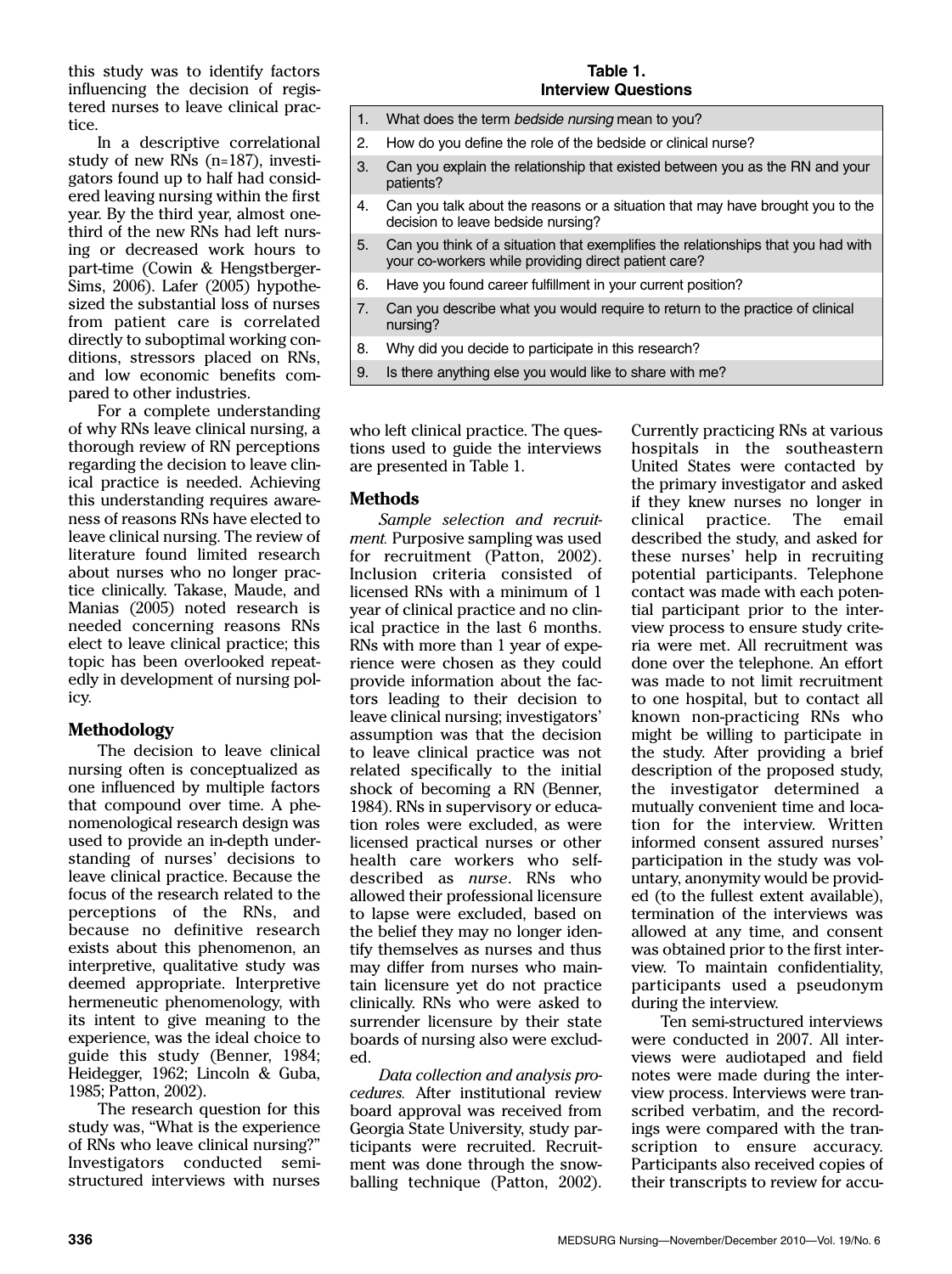racy. Upon review of the transcripts, participants were given the opportunity to meet again with the researcher to clarify any issues they deemed important. Interpretation was ongoing during this time, with the underlying purpose to identify why RNs decided to leave clinical nursing. Transcriptions first were reviewed as a whole with a basic interpretation derived. From there, the use of hermeneutics allowed the researcher to probe further into the contextual meanings present in the interviews (Geanellos, 2000). Interpretive analysis was shared with research colleagues to ensure appropriate interpretations were being made. As analysis continued, ideas and major themes were identified. These themes were paired with like themes and recorded appropriately, and supporting documentation coded. Themes emerged from the transcripts as analysis continued. When a new theme would appear, previous transcripts were reread to determine if that theme was identified in previous interviews. During analysis, the research team searched for all possible meanings related to the decision to leave nursing to ensure a complete analysis of the data.

#### **Results**

*Sample.* The majority of the participants were female (n=8, 80%), Caucasian (n=7, 70%), and ages 40-49 (n=7, 70%). RNs practiced in a variety of clinical settings, with 50% working on medical-surgical nursing units. Years of clinical practice ranged from 1 to 18 (M=6.5, *SD*=5.1), and number of RN positions ranged from 1 to 6 (M=2.4, *SD*=1.4). The majority of the participants had practiced in the southeastern United States (n=7, 70%). Demographics are summarized in Table 2.

*Data analysis.* Nurses reported many positive aspects to practicing clinically. They identified interactions with patients and families as being emotionally satisfying, and the loss of this interaction as their biggest regret since leaving practice. Many RNs stated they "felt guilty" about no longer practicing clinically, and many nurses cried during the interviews.

In discussions of the decision

#### **Table 2. Demographic Characteristics of Participants**

| Age                                            |
|------------------------------------------------|
| $22-29:1$                                      |
| 30-39:1                                        |
| $40-49:7$                                      |
| $50-59:1$                                      |
| Gender                                         |
| Male: 2                                        |
| Female: 8                                      |
| Race                                           |
| Caucasian: 7                                   |
| African American: 2                            |
| Latina: 1                                      |
| <b>Highest Level of Nursing Education</b>      |
| ADN: 5                                         |
| <b>BSN: 5</b>                                  |
| <b>Highest Level of Other Education</b>        |
| BS/BA other field: 3                           |
| MBA: 1                                         |
| <b>Clinical Experience Setting</b>             |
| Medical-surgical nursing: 5                    |
| Critical care nursing: 3                       |
| Psychiatric nursing: 1                         |
| Labor and delivery: 1                          |
| <b>Was Nursing Your First Career?</b>          |
| Yes: $5$                                       |
| No: 5                                          |
| <b>Currently Employed Outside the</b><br>Home? |
| Yes: $7$                                       |
| No: 3                                          |
|                                                |

to leave clinical nursing, three themes emerged: (a) unfriendly workplace, (b) emotional distress related to patient care, and (c) fatigue and exhaustion. *Unfriendly workplace* was evidenced by nurses reporting issues of sexual harassment; verbal or physical abuse from co-workers, managers, or physicians in the workplace; and/or consistent lack of support from other RNs. The second theme, *emotional distress related to the patient care*, was recognized when RNs spoke of the conflict they felt regarding patient care decisions.

Often this was marked by a perception that others ignored patient or family wishes. The third theme of *fatigue and exhaustion* was characterized by the frequent comments regarding overwhelming emotional and physical exhaustion.

### **Unfriendly Workplace**

Unfriendly workplace was reported by all RNs in the study. Participants described being left alone or ignored as new RNs or being told to "toughen up" under the auspices of making them "better nurses." They also relayed incidents of belittling confrontations, sexual harassment, or gender abuse with co-workers. RNs described perceived lack of support when they were new to the profession, and indicated this influenced their clinical nursing practice and their decisions to leave clinical practice.

Tony worked in a surgical intensive care unit and left after 2 years of clinical nursing. He described his experience as a nurse as "simply disappointing." Tony noted, "Nurses feed on their own. When I would ask for help, I was ignored…It was like I was an inconvenience." Tony felt alone and isolated as a new RN.

Tina worked on a medical-surgical unit after her initial orientation as a new RN. She had been working for approximately 2 months on the night shift when a patient care situation became chaotic and she went to find help. Two RNs were in the break room, and the others "couldn't be found." She said:

*I was totally alone…one patient in what I thought was SVT, one pulling out all of his lines because he was disoriented, and one who really seemed to have a hard time breathing. The RNs in the break room said they would be there "in a minute." I called the supervisor [for help], and she told me to find my mentor. I was…all alone, all the time. Yet I was responsible.*

Tina left clinical nursing after 1 year. Both Tony and Tina indicated they consistently felt they were alone in their transition as RNs in an unfriendly workplace.

The theme of unfriendly workplace also was characterized by stories of gender abuse and sexual harassment. All participants shared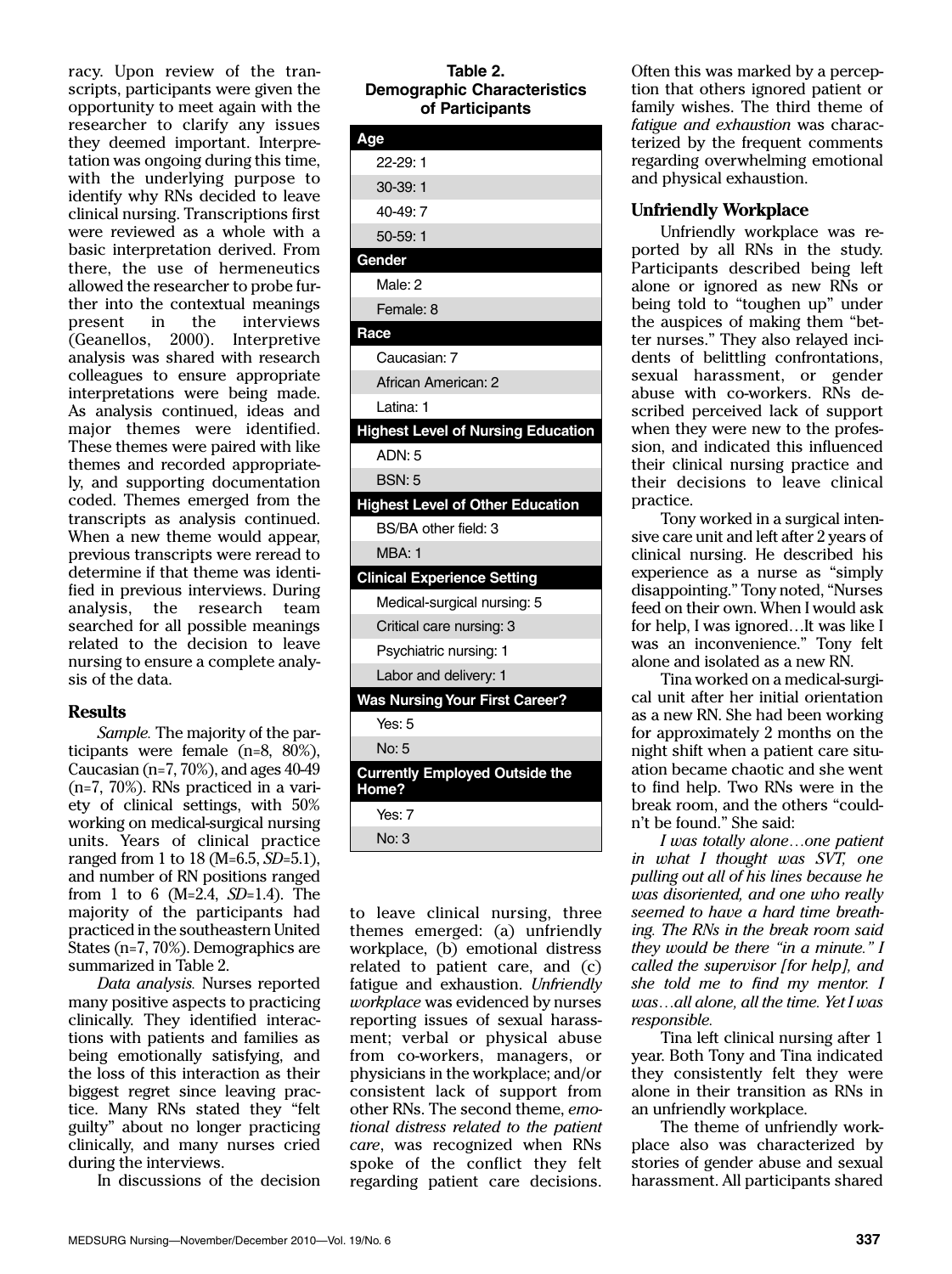at least one incident of abuse in the workplace. They indicated the behavior generally was accepted as the norm on the units where these nurses worked, and they did not feel empowered to stop this cyclic abuse. John described a situation when, as a new nurse, he was working in an intensive care setting. During one of his routine trips to the medication room, a male colleague locked the door and began to shout to others, "The faggot is in the med room, come and get him!" John reported this type of behavior was viewed as a hazing ritual that continued for approximately 1 year after that first incident. This hazing stopped for one individual when a new nurse would join the unit, as the bully could focus on someone new. John talked about how the hazing just made him "sad" and over time "worn down." He saw similar behavior with slight variations repeated with all new RNs, with no one ever asking for it to stop. John indicated the manager was aware of the situation and in his opinion "turned a blind eye." John left nursing about 1 year after being locked in the medication room, but says he felt the purpose of this behavior was to "toughen up" and "make better" the new nurse. While some nurses may have "toughened up," John left nursing after slightly less than 2 years of practice, tired and disappointed in his chosen profession.

Participants also described situations of sexual harassment or hostile behavior from physicians. Melanie was a new RN working in labor and delivery when a physician began throwing medications and fluids at her while she was in a patient's room. When she reported the incident to the charge nurse, Melanie was asked, "What did you do to start it?" Melanie reported feeling abandoned rather than supported by her RN colleagues. She described the situation as "oppressive…you would get caught by these (physicians)…and it was supposed to be ok." What bothered Melanie more than the physical confrontation by the physician was the lack of perceived support from fellow nurses. She indicated it seemed as if she was working in a profession wherein nurses were not

willing or able to support one another. Melanie felt powerless and abandoned at work.

Alice, another participant, recalled a similar situation when she was working in a small, rural hospital. Some of the physicians commonly and purposefully intimidated nurses by making sexual innuendos:

*I wouldn't call it sexual harassment...It was just part and parcel with what you dealt with when we were…in the hospital. But it happened, and it was accepted, and essentially word got around that if you make rounds with doctor so and so [you should] make sure you are on the opposite side of the bed. You just sort of, you dealt with it.*

In both these cases, the nurses reported a perceived acceptance of this behavior by administrators. This acceptance was seen as even more debilitating than the harassment itself. The overwhelming lack of support felt by all the nurses in many different situations ultimately led to their decisions to leave clinical practice.

All RNs described situations in which managers simply did not address inappropriate behavior. This indifference and lack of support allowed a culture of horizontal hostility (HH) and bullying in the workplace. Many of these incidents occurred when the study participant was a new nurse, yet they were the reasons nurses cited for leaving clinical practice even years later. For many, this type of work environment was synonymous with clinical nursing and became the reason they would not return to clinical nursing practice in the future.

## **Emotional Distress Related to Patient Care**

Overly aggressive treatment, lack of collaboration between physicians and staff, and lack of respect for patient and family wishes caused recurrent emotional distress among the interviewees. RNs reported situations in which heroics were performed "just as learning instruments," and families were asked to leave the room during procedures so they would not stop inprogress treatments that may have violated a patient's wishes at end of life. Nurses talked about going

home and crying, not only about the loss of their patients but also the loss of autonomy and respect as health care professionals in the institutions in which they worked. More importantly, they perceived a lack of support and understanding by managers and other RNs regarding these issues.

These actions caused many participants to question their professional roles. Rose talked about her work in the neonatal intensive care unit. Babies were sicker each passing year. Previously, they would have died almost immediately, but now were kept alive through advances in medical technology. Many times Rose believed this delivery of care was pointless.

*We were playing God…keeping babies alive…causing undue hope for the parents, and all the while pretending like it was ok, when we knew, I knew, it wasn't…yet no one else seemed to agree with me.*

As Rose continued to watch (and participate in) what she considered to be futile treatment, she began to perceive her situation as hopeless and her role as helpless.

Almost every nurse talked about the distress caused by inappropriate use of advancing technologies. Many believed prolonging life was prolonging suffering, and it did not represent the type of nursing they wanted to practice. None indicated a solution existed to deal with the perceived ethical problems. Many relayed stories of frequently crying at or about work. Nurses reported their feelings of hopelessness and emotional distress were associated with calling in sick, searching for another position, or considering leaving clinical nursing altogether. As Ruth said,

*I remember near the end…I was crying, crying almost every day, even at work, and I turned to a co-worker and said, 'I just don't think it should be like this.' I mean, what kind of job do you have where you cry every day? That is when I knew, when I had to look for another job.* 

Ruth's story of crying epitomizes the experiences of many participants. The emotional burdens of nursing increased to the point that the only apparent solution was to leave clinical practice. For these nurses, a pattern first developed of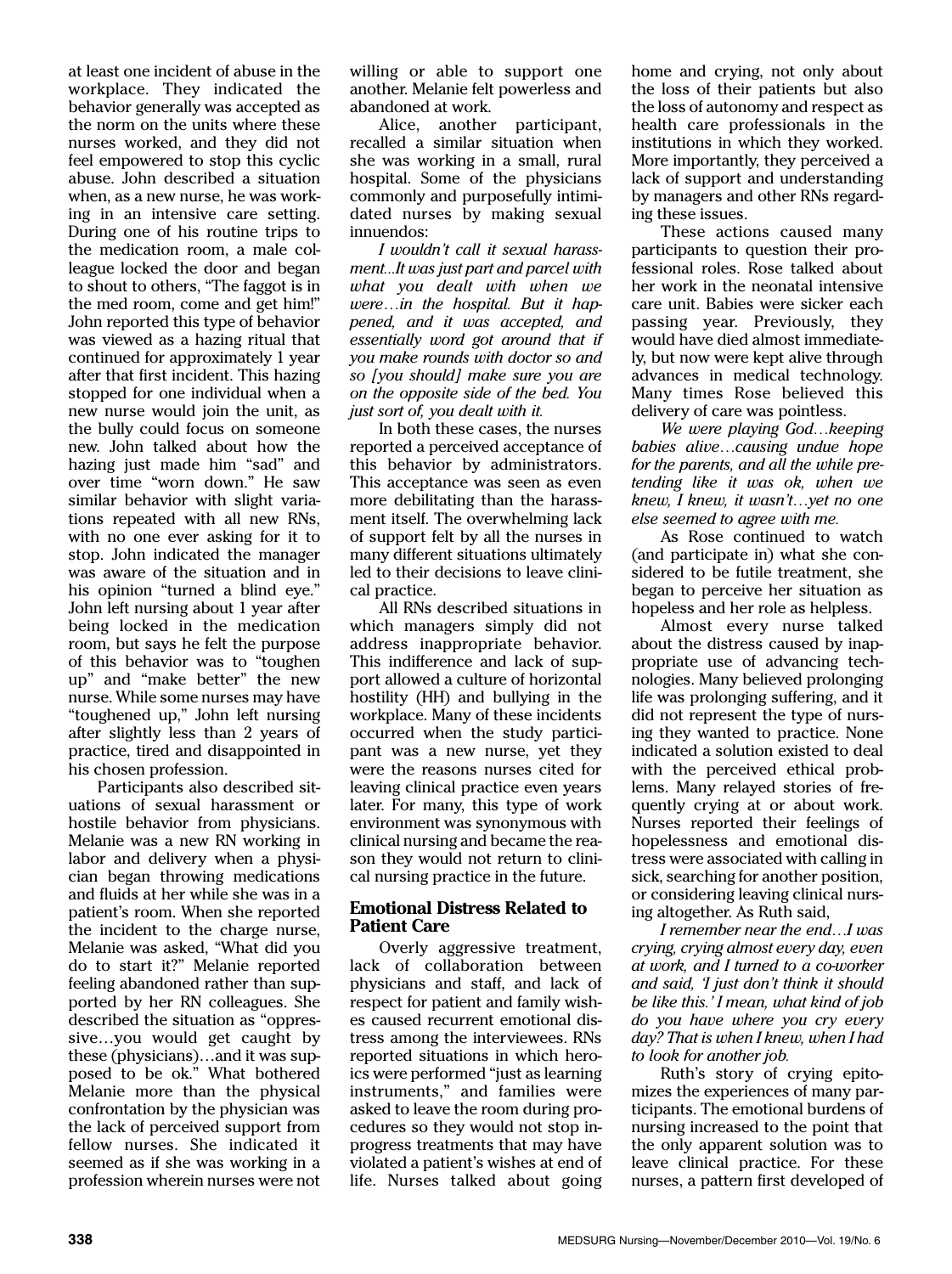missing work, and then ultimately tendering their resignations when the stressors of providing care became too much.

### **Fatigue and Exhaustion**

Working in an unfriendly workplace and being exposed to emotionally distressing dilemmas on a frequent basis was followed typically by insurmountable fatigue and exhaustion. Alice describes being "bone tired" the 6 months before deciding to quit. Olivia said she sometimes felt "too tired to go on" and "tired all the time." Melanie stated she "bordered on burnout, all because I cared." Increased absenteeism was common during this time as participants believed they simply "couldn't do one more thing." Others noted they purposefully would not answer the telephone for fear of being called into work. Alice stated,

*You are always on. Thinking and working. And it is not that you are always on when you are there….You are on when you get home. It takes hours, sometimes days, to relax after a particularly bad day…I am paranoid about phone calls these days. I hated to answer the phone to say no, to not go in, but I hated to say yes, knowing what that phone call would mean.*

Alice's fear of phone calls simply underscored her overwhelming fatigue from constantly working, and feeling it was never enough. Knowing a telephone call could mean she would be asked to work on a non-scheduled day increased her inability to rest on her days off, contributing even further to her fatigue. When Alice went to work after being called in on her day off, she reported those days were always harder and more demanding because, inevitably, others were not at work as scheduled, or the patient census suddenly had taken a sharp increase. These were the days Alice said she simply "couldn't do one more thing." She reported being both emotionally and physically drained during these times, and her recovery from these incidents took longer each time they occurred.

Melanie's story supported Alice's descriptions:

*If you are doing a good job, it is*

*mentally as well as physically exhausting, demanding… you are going to burn out, as no one supports you, stands by you…you are always working, always on your feet, always thinking. It doesn't end…ever…your brain is always in overtime.*

Melanie, like many of the RNs, felt she was always "on," never having time to recuperate from the daily stressors of working as a bedside clinician.

Haley described the fatigue and exhaustion best when she noted nursing is a profession only another nurse understands. She said nursing simply cannot compare to other professions because, "After all, who is going to die if the weather man tells you it isn't going to rain and it does?" One interpretation of this is that the constant vigilance required in clinical nursing frequently is overlooked and under recognized, providing holistic patient care is emotionally and physically demanding, and all demands increase exponentially when a lack of camaraderie exists. Alternatively, Haley felt totally responsible for her clients. She believed no one understood what she was experiencing; she was all alone. Many participants said nursing was simply "too much," indicating the levels of stress and exhaustion ultimately drove them from clinical practice. Scholars have recognized emotional or mental fatigue, coupled with physical fatigue, may be representative of the syndrome of burnout (Maslach, 1982; Trossman, 2007; Vahey, Aiken, Sloane, Clarke, & Vargas, 2004).

# **Discussion**

Study participants believed they had to leave clinical nursing practice; this was the only recourse for them in basically untenable situations. Most participants felt a lack of support in the workplace at many levels, and these RNs were most troubled when the lack of support arose from their peers. This also extended vertically to feelings that management and physicians did not support the RN in clinical practice.

For many years, HH and moral distress have been identified as pervasive problems that may lead to job dissatisfaction, nurse burnout,

and nursing attrition (Longo & Sherman, 2007; Murrells, Robinson, & Griffiths, 2008). Despite recognition of HH in the nursing workplace, the cycle of abuse has led some persons to leave a profession about which they were once excited. The moral dilemmas and conflicts encountered by many nurses have left such indelible marks on their perceptions of nursing that they hesitated to return to clinical nursing. Study participants originally believed they could make a valuable contribution through clinical nursing, yet they believed they never could return to nursing practice in that context. All the nurses expressed guilt about not working clinically, but none were willing to return to clinical practice.

A lack of support was documented initially by Kramer (1974) as a primary reason for nurses to leave professional practice. Lack of support, HH, and moral distress all have been documented subsequently as associated with job dissatisfaction and nursing attrition (Longo & Sherman, 2007; Patrick, 2000; Vahey et al., 2004; Young, Stuenkel, & Bawel-Brinkley, 2008). The findings from the current study also suggest retention efforts should focus on work environments, including recognizing and then eliminating HH and vertical indifference. The combination of these two elements ultimately led each interviewee to leave clinical nursing.

Limitations of the study include a relatively small sample size. Although participants reported differing levels of abuse, it is unknown if this finding would be replicated on a larger scale. The reason some RNs consider abuse acceptable in clinical practice also is unclear. Further research is needed to explore the power differential among RNs, its relation to perceptions of HH and vertical indifference, and its ultimate impact on nursing turnover or intent. No other research has explored RNs' potential vulnerability or resiliency to perceptions of HH and vertical indifference. Full understanding of reasons for RNs' departure from clinical nursing will enable nurse managers to implement effective strategies to retain current staff.